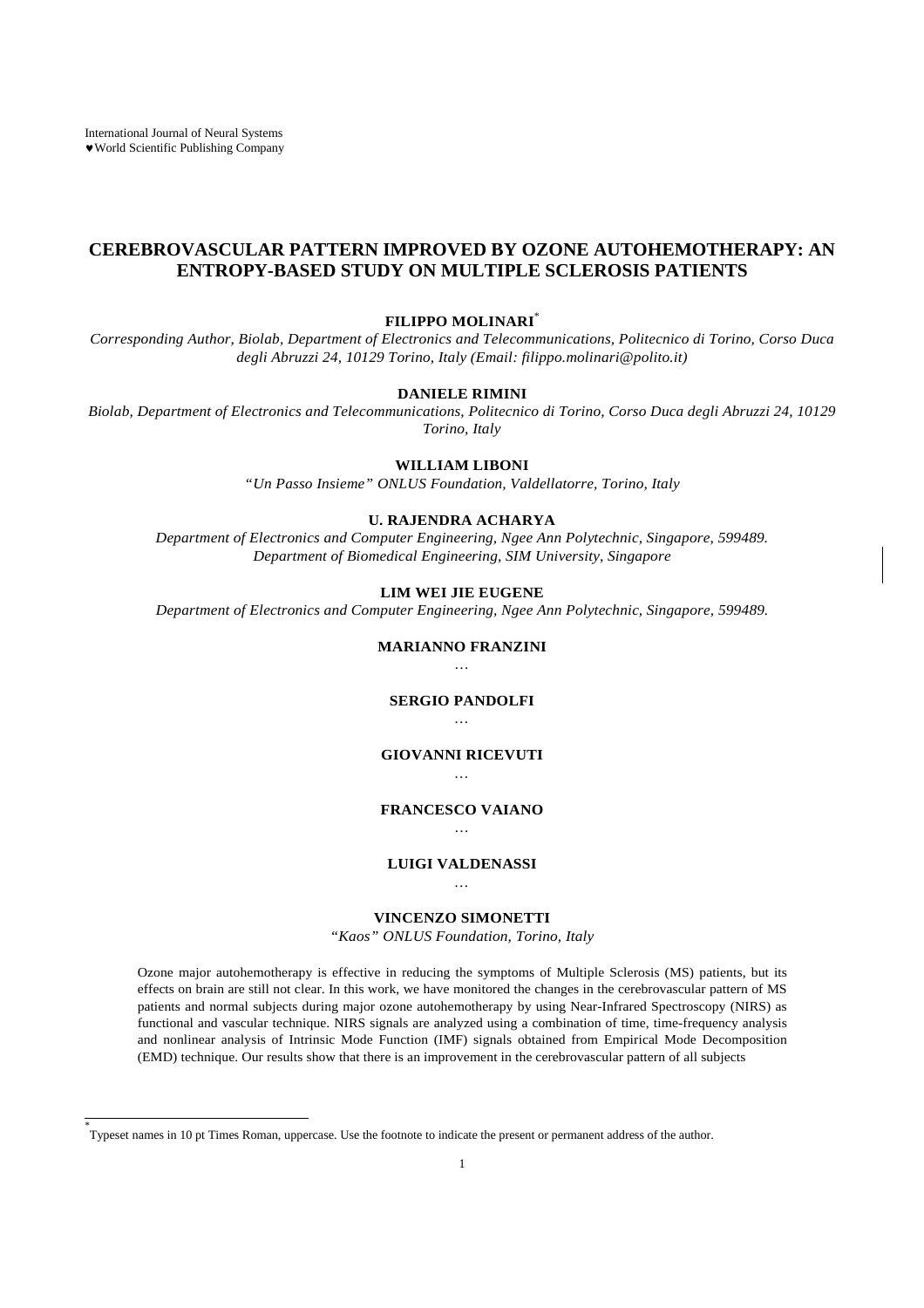indicated by increasing the complexity of the NIRS signals. Hence, we can conclude that the ozone therapy increases the brain metabolism and helps to recover from the lower activity levels which is predominant in MS patients.

*Keywords*: Ozone autohemotherapy, Near-Infrared Spectroscopy, MANOVA, Multiple Sclerosis, Time – Frequency, Entropy, Empirical Mode Decomposition, Cerebrovascular pattern.

#### **1. Introduction**

Ozone therapy has witnessed an increasing set of applications in recent years. Ozone can be administered by major ozone autohemotherapy, which consists in drawning a given amount of venous blood (approximately 240 grams) and then in reinfusing it after it has been added to a mix of oxygen and ozone  $<sup>1</sup>$ . Ozone</sup> is effective as anti-bacterial, anti-fungine, and anti-viral agent<sup>1</sup>, to treat vascular pathologies<sup>2</sup>, and generally to improve tissue oxygenation and microcirculation 3,4. Ozone plays a fundamental role in inflammation: it induces a mild oxidative stress that, in turn, promotes the generation of anti-oxidative species <sup>5</sup>. In fact, animal studies have shown that ozone therapy is effective in protecting organs from reperfusion damages  $6,7$ . Hence, ozone shows marked vascular and metabolic therapeutic properties.

Multiple sclerosis (MS) is a degenerative neurological pathology characterized by both vascular and metabolic impairments. If the vascular implications of chronic venous insufficiency in MS are still debated  $8.9$ , the increased level of oxidative stress found in MS patients has been clearly demonstrated  $10$ . Therefore, ozone therapy has a rationale of application as an adjuvant treatment for MS patients.

The quantification of vascular and metabolic cerebral effects of ozone therapy on patients is not a trivial task. In fact, cerebral autoregulation maintains a constant the level of oxygen which is supplied to the brain, independently with possible changes in the systemic oxygen saturation. Therefore, complex methods and techniques are needed to investigate the cerebrovascular and metabolic effects of ozone therapy. In our previous study, we analysed the long-term effects of ozone autohemotherapy in MS patients and controls by using transcranial Doppler sonography and Near-Infrared Spectroscopy (NIRS)  $^{11,12}$ . Near-infrared spectroscopy (NIRS) is a non-invasive technique that can potentially measure in real-time the vascular and metabolic characteristics of the brain tissues. By using infrared light, NIRS can monitor the changes in the concentrations of the oxygenated  $(O<sub>2</sub>Hb)$  and reduced (HHb) haemoglobin in brain tissues  $^{13}$ , thus providing

vascular and flow related information. Some NIRS devices helps to measure the concentration changes of the cytochrome-c-oxidase, whose concentration is related to the level of mitochondrial activity of the neurons  $14$ , thus to brain metabolism. We documented that ozone autohemotherapy increased the level of oxygen in the brain up to 1.5 hours after the reinfusion of the ozonized blood, without any adverse vascular effect. Moreover, we showed that the MS subjects had an increase in the cytochrome-c-oxidase activity and concentration about 40 minutes after the end of the treatment. This result demonstrated the positive metabolic effect of ozone in reducing the level of oxidative stress and promoting brain metabolism.

Despite its potentialities, the reliability of the NIRS measurements can be decreased by confounding factors; (i) the contribution of skin and superficial vasculature to the absorption of infrared light  $15$ , (ii) concentration of the molecule to track and (iii) noisier and less reliable signal. In fact, some recent NIRS devices introduced a spatially resolved technique to lower the effect of the confounding factors  $15$  and removed the possibility of measuring the concentration of the cytochrome-coxydase.

The NIRS signals, however, carry considerable information in the frequency domain as well. Obrig *et al.*  showed that cerebral NIRS signals allow the evaluation of the cerebral vasomotor reactivity and autoregulation <sup>16</sup>. In our previous studies, we combined time and frequency analysis of NIRS signals in order to extract physiological information while trying to avoid the possible noise sources 17–19. Furthermore, cerebral NIRS signals acquired when the subject is not in resting conditions might be nonstationary in nature; hence, adhoc time-frequency analysis should be used  $19,20$ . Given the complex interaction between infrared light and tissues, NIRS signals are nonlinear in nature. Therefore, the time and time-frequency analysis might be insufficient to capture the subtle variations from the signals, whereas nonlinear techniques can provide more accurate information 18,21–23.

In this paper, we performed a linear and nonlinear analysis of cerebral NIRS signals acquired from MS patients and controls during major ozone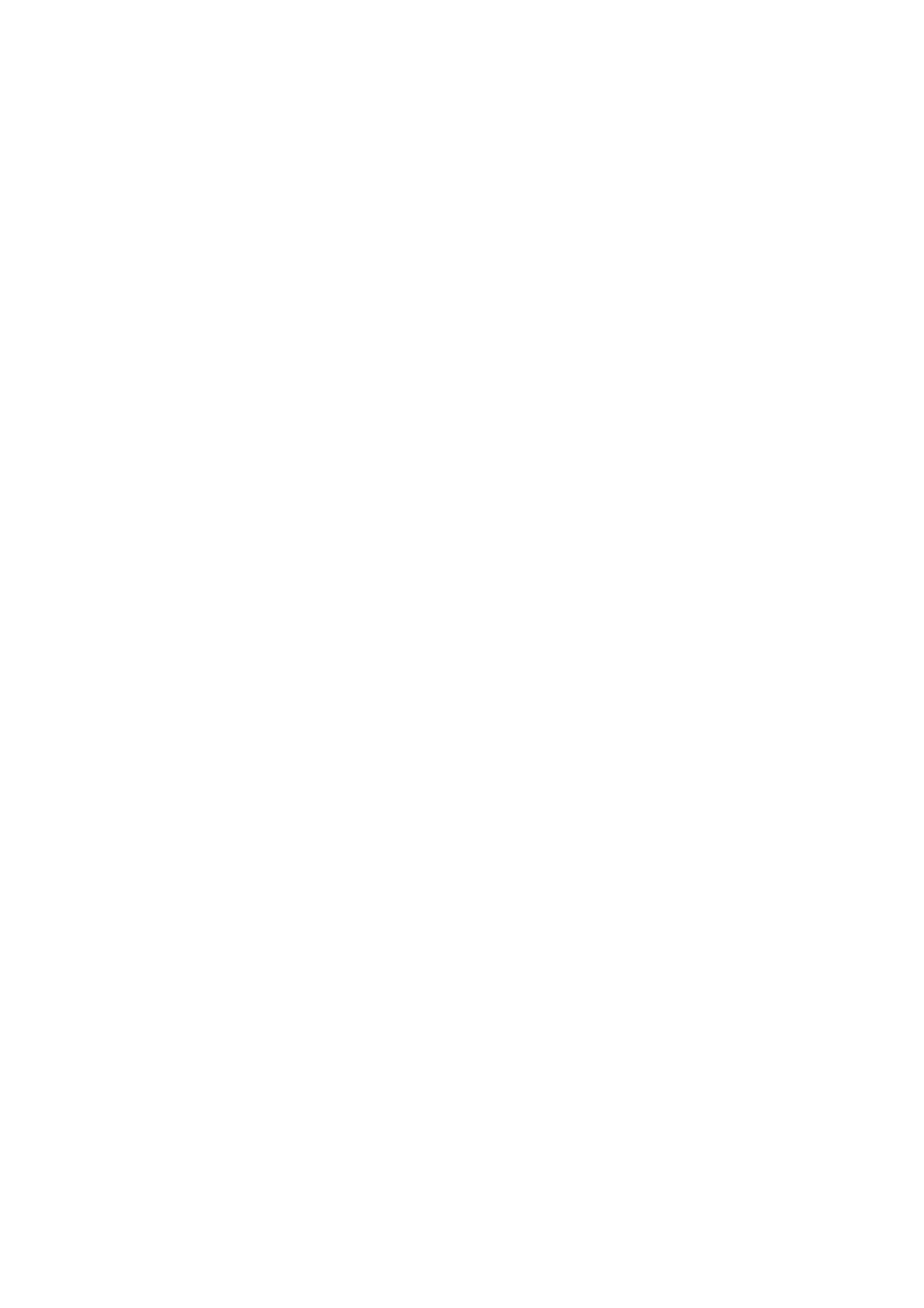autohemotherapy. The principal aim of this work is to assess the effect of the ozone autohemotherapy on the subjects' cerebral pattern even without monitoring the cytochrome-c-oxydase concentration. The secondary aim is to propose a general framework for the processing of NIRS signals that can lessen the effects of confounding factors, by relying on a robust and local structure based such as the empirical mode decomposition (EMD).

#### **2. Materials and Methods**

This section describes the essential steps of the ozone autohemotherapy protocol and the corresponding registration windows. The overall therapy lasted about 3 hours per patient, but the signals were acquired only at specific time steps. This section describes the time, timefrequency, and nonlinear analysis methods used.

### *2.1. Ozone Autohemotherapy*

The major ozone autohemotherapy protocol consists of

- 1. drowning of 240 grams of whole blood from the subjects (in our case from the antecubital vein) by using SanO3 bags (Haemopharm, Milan, Italy);
- 2. mixing of the blood with 240 ml of  $O_2/O_3$ , composed by  $O_2$  at 50%, with an  $O_3$ concentration equal to 40 µg/ml (Medical 95 CPS, Multiossigen, Gorle (BG), Italy);
- 3. slow blood re-infusion in the same vein.

During the ozone therapy, we acquired NIRS cerebral signals from the left and right forefront of the subjects. We used a NIRO200 device (Hamamatsu Photonics K.K., Japan), equipped by two probes, which consisted of a photo-detector and four infrared LED sources (wavelengths equal to 775, 810, 830 and 910 nm). Each probe was placed on the subject's forehead. To avoidthe sinuses, we placed the probes 2 cm away from midline and 1 cm above the supraorbital ridge  $17$ . The subjects were asked to stay supine, keeping eyes closed and breathing normally. The NIRS device measured in realtime the concentration changes of the  $O<sub>2</sub>Hb$  and HHb for both the hemispheres. Since we did not find any statistically significant difference in the concentration changes of the two hemispheres (paired *Student's t-test*;  $p > 0.8$ ), we averaged the signals of the two hemispheres. Hence, for each subject, we recorded the  $O<sub>2</sub>Hb$  and HHb concentrations.

We analyzed the acquired signals in 7 different time intervals, lasting 256 s each:

- 1. baseline recording;
- 2. blood drawing;
- 3. middle of reinfusion;
- 4. end (last 256 s) of reinfusion;
- 5. 40 minutes after reinfusion;
- 6. 1 hour after reinfusion;
- 7. 1.5 hours after the reinfusion.

We chose these analysis windows in order to observe specific event related and long-term changes. For each window and on each patient, we performed time domain analysis of the signals, by computing the average of the signal values in each of the observation windows.

#### *2.2. Time – Frequency analysis*

The NIRS signals are characterized by a marked nonstationary nature and hence time-frequency analysis is needed. We have used the Choi-Williams (CW) the following steps:<br>  $\frac{1}{20.24}$  distribution, which belongs to the Cohen's class of<br>  $\frac{1}{20.24}$  drowning of 240 grams of whole blood from the bilinear time-frequency transforms. The mathematical formulation of the CW is the following:

$$
D \cdot \mathbf{t}(f =) \iiint_{32}^{12} x \left( -\frac{\tau}{2} \right) \left( x^* t + \frac{\tau}{2} \right) g(\tau, \theta)
$$
  

$$
e^{\frac{x}{2} \theta + \frac{\tau}{2} \theta} \frac{1}{\theta} \frac{1}{\theta} \frac{1}{\theta} \frac{1}{\theta} \frac{1}{\theta} \frac{1}{\theta} \frac{1}{\theta} \frac{1}{\theta} \frac{1}{\theta} \frac{1}{\theta} \frac{1}{\theta} \frac{1}{\theta} \frac{1}{\theta} \frac{1}{\theta} \frac{1}{\theta} \frac{1}{\theta} \frac{1}{\theta} \frac{1}{\theta} \frac{1}{\theta} \frac{1}{\theta} \frac{1}{\theta} \frac{1}{\theta} \frac{1}{\theta} \frac{1}{\theta} \frac{1}{\theta} \frac{1}{\theta} \frac{1}{\theta} \frac{1}{\theta} \frac{1}{\theta} \frac{1}{\theta} \frac{1}{\theta} \frac{1}{\theta} \frac{1}{\theta} \frac{1}{\theta} \frac{1}{\theta} \frac{1}{\theta} \frac{1}{\theta} \frac{1}{\theta} \frac{1}{\theta} \frac{1}{\theta} \frac{1}{\theta} \frac{1}{\theta} \frac{1}{\theta} \frac{1}{\theta} \frac{1}{\theta} \frac{1}{\theta} \frac{1}{\theta} \frac{1}{\theta} \frac{1}{\theta} \frac{1}{\theta} \frac{1}{\theta} \frac{1}{\theta} \frac{1}{\theta} \frac{1}{\theta} \frac{1}{\theta} \frac{1}{\theta} \frac{1}{\theta} \frac{1}{\theta} \frac{1}{\theta} \frac{1}{\theta} \frac{1}{\theta} \frac{1}{\theta} \frac{1}{\theta} \frac{1}{\theta} \frac{1}{\theta} \frac{1}{\theta} \frac{1}{\theta} \frac{1}{\theta} \frac{1}{\theta} \frac{1}{\theta} \frac{1}{\theta} \frac{1}{\theta} \frac{1}{\theta} \frac{1}{\theta} \frac{1}{\theta} \frac{1}{\theta} \frac{1}{\theta} \frac{1}{\theta} \frac{1}{\theta} \frac{1}{\theta} \frac{1}{\theta} \frac{1}{\theta} \frac{1}{\theta} \frac
$$

where,  $D \cdot f$ ,  $f$  is the time-frequency representation; *t* and *f* represent time and frequency, respectively;  $\theta$  and  $\tau$  the frequency and time lag, respectively;  $g(\tau, \theta)$  the kernel of the CW distribution, which can be expressed as:

$$
g(\tau,\theta \neq e^3 = \frac{e^{i\zeta t}}{\zeta t}
$$
 (2)

The parameter  $\sigma$  in eq. (2) is called kernel selectivity and it can be tuned in order to avoid interference terms. For biological signal, it is shown that a value in the range 0.1  $-1$  is suitable <sup>25</sup>. In our study, we chose the value of 0.5. We computed the CW distributions for  $O<sub>2</sub>Hb$  and HHb signals in every analysis window. Figure 1.A reports the O2Hb concentration changes during the baseline recording of healthy subject, and Fig. 1.B is its corresponding CW representation with function of time and frequency. From the time-frequency representation, we computed the relative power in the low-frequency band with function of total power of the signals, for each subject and each time window. The low-frequency band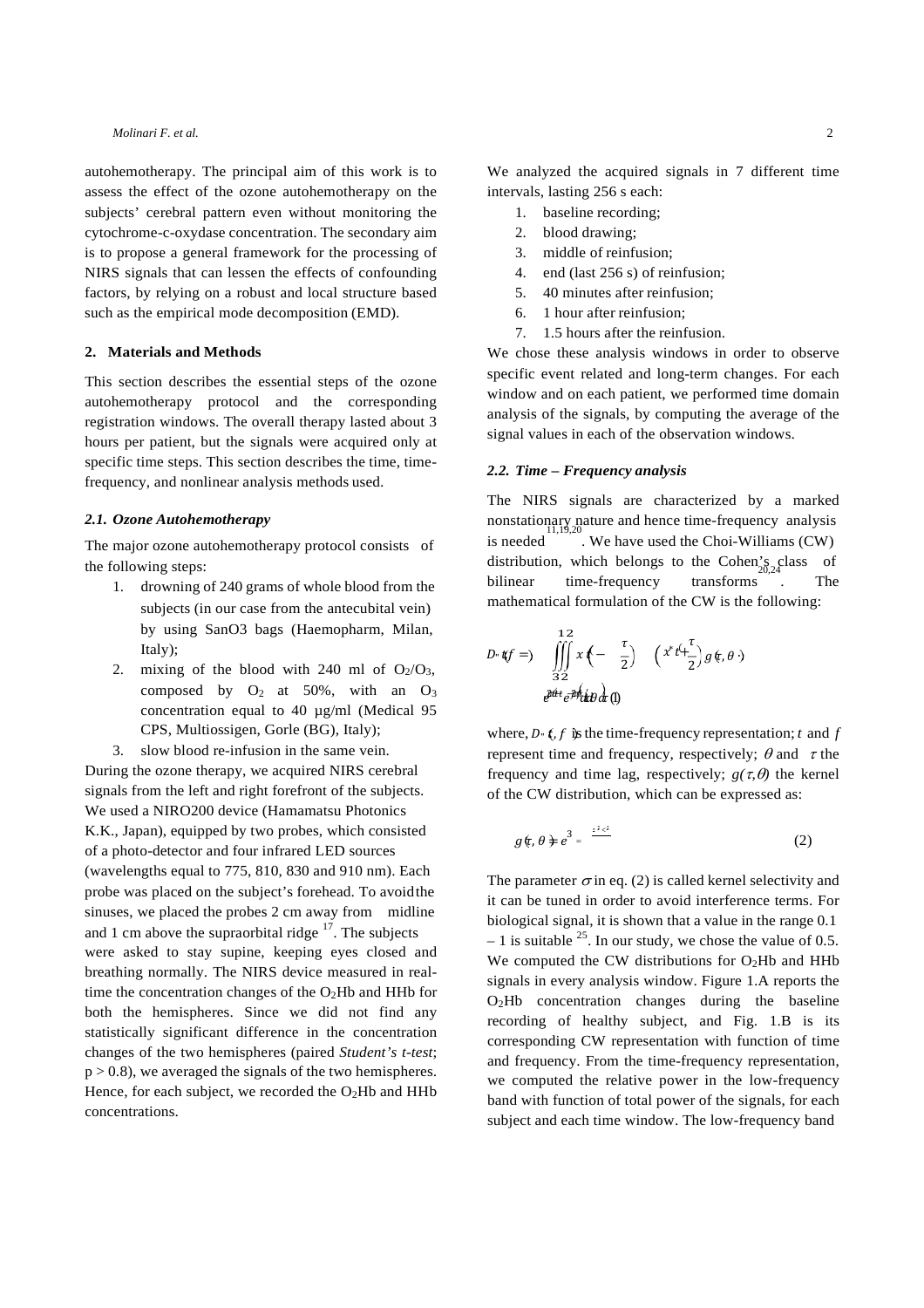

Fig. 1. (A) Time course of the concentration of  $O<sub>2</sub>Hb$  during baseline. (B) CW transform of the signal. The gray zone represents the LF band. The gray rectangle depicts the LF band. (C) Corresponding instantaneous SE derived from the CW transform.

(LF) spans from about 60 mHz to 150 mHz and it reflects spontaneous oscillations in the cerebral cortex. Such oscillations have a debated physiological meaning; however, they are called as "vasomotor waves" because they reflect the physiological vasomotor reactivity. They are correlated to the firing frequency of the baroceptors, which are the triggers of the regulation of the vascular system  $16$ . The LF band is depicted by the gray box in Fig. 1.B.

#### *2.3. Instantaneous Shannon Entropy*

The Shannon Entropy (SE) is a measure of signal complexity derived in the field of information theory  $^{26}$ . SE is based on the probability distribution; hence, to make it applicable in signal processing, the power spectral densities must be normalized. However, our signals are nonstationary, so, we defined the SE based on the time-frequency representation  $D \cdot \overline{t}$ ,  $\oint$  of the signals. First of all, we normalized the power of the  $D \cdot t$ ,  $(f$  as) follows:

$$
d\mathbf{t} \leftarrow \quad) \qquad \frac{\sum_{i=1}^{n} (A_i - A_i)}{\iint_{ED} \sum_{j} (\mathbf{t}_i A_j) \mathbf{t}_i \mathbf{t}_j \mathbf{t}_j} \tag{3}
$$

in order to make the overall power equal to 1. Then we defined the instantaneous SE as:

$$
SE(t) = -\left(\frac{12}{32}dt f \cdot \hat{h} dt f f\right) \hat{g}_f \tag{4}
$$

Figure 1.C reports the SE for the signal in fig. 1.A. The time course of the SE was averaged to compute a single value for each signal.

#### *2.4. Empirical Mode Decomposition (EMD)*

The empirical mode decomposition is a form of timefrequency representation of the signal that doesn't require linearity. Similar to the Fourier transform, the EMD decomposes the signals into a series of Intrinsic Mode Functions (IMF), which should all have zero *mean* and must be orthogonal $^{27}$ . EMD is adaptive and considers the local characteristics of time and scale of the signal. The core of the EMD is the *sifting* procedure, which consists in an iterative algorithm that, at each step, removes from the signal the *mean* of the envelope of the maxima and of the minima of the signal itself. By summarizing, the *sifting* procedure can be described as follows. Let's consider a signal  $x(t)$ . Let  $M(t)$  be the spline interpolation of the maxima of the signal, and *m(t)*  be the spline interpolation of the minima of the signal. The mean of the two maxima and minima envelopes is computed as  $\oint \phi = [M^T \phi + m(t)] (2$  and it is subtracted from the signal to generate  $h$ )  $t = x$   $(t)$  - $\overline{M}(t)$ . The signal  $h(t)$  now becomes the new signal and the procedure is repeated until the  $\bf{M}$  the nearly null. At this point, the resulting  $h(t)$  is named as the first IMF. The extracted IMF is subtracted by the original signal  $x(t)$  and the procedure is repeated to find the other IMFs. In our work, we considered the first three IMFs of  $O<sub>2</sub>Hb$ and HHb signals. We have computed two nonlinear metrics: the Sample Entropy (SampEn) and the Hurst Exponent (HE) from the extracted IMFs.

#### *2.5. Sample Entropy (SampEn)*

The rationale to compute the SampEn is that this entropy metric is based on the temporal time series instead of relying on the power spectral density<sup>28</sup>. Conceptually, the SampEn is developed to measure the complexity of time series. To quantify this complexity, the time series is used to derive vector sequences of length *m* (called embedding (3) dimension), so that each vector sequence has the form: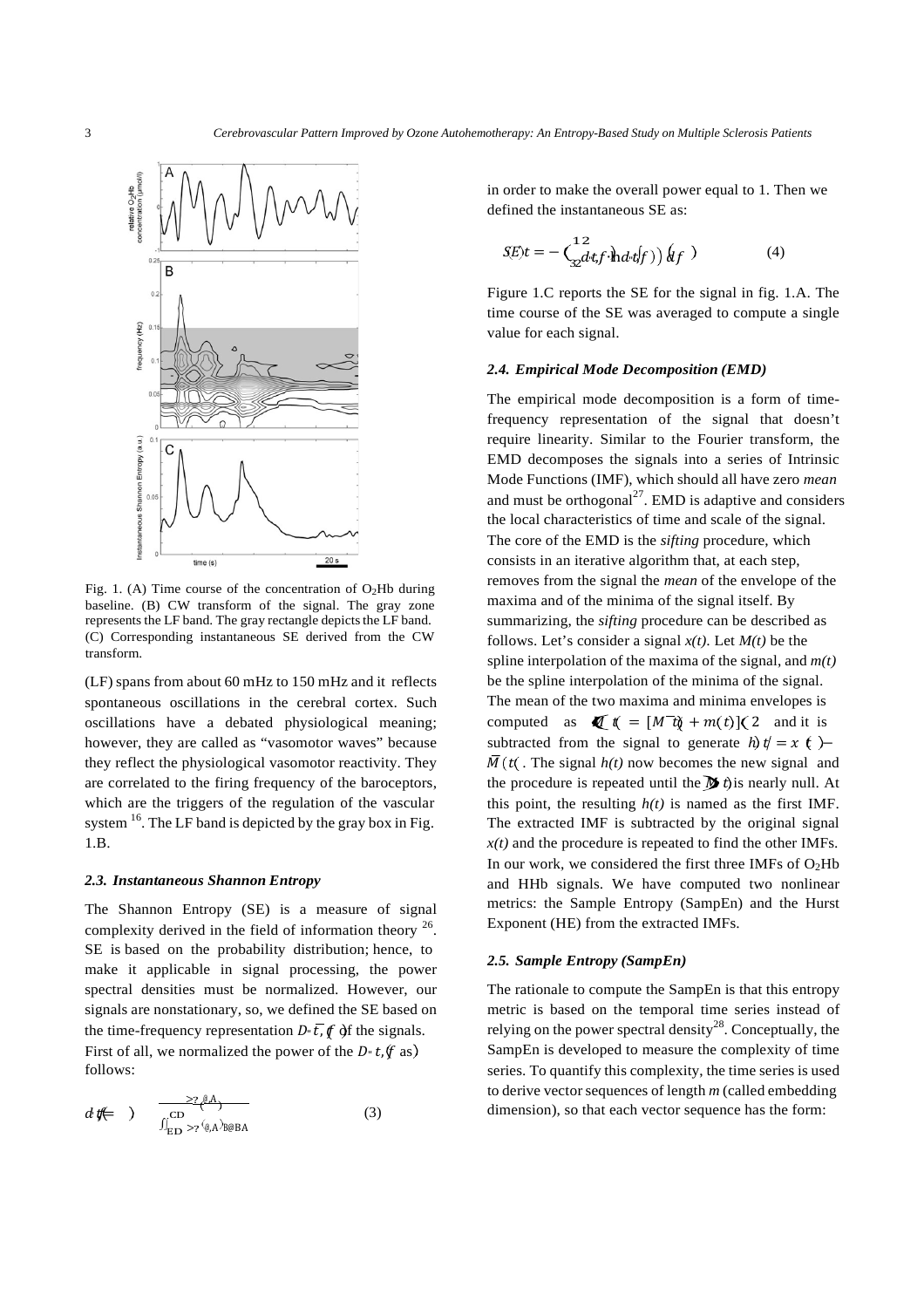$$
u(n) = h_0 \ n(0, h_0 \ n(0+1, \ldots), h_0 \ n(0+1))
$$
 (5)

conditional probability as  $C_{\ \text{U}_V}^{\text{W}}$  The overall conditional where  $h(1)$ ,  $h(2)$ , ...,  $h(N)$  are the *N* samples of the time series. The distance between each vector segment and the others is computed by using the Chebyshev distance  $29$ . Given a distance threshold equal to *r*, each vector sequence is considered and the number of other segments with a distance lower than *r* is computed. This number, divided by the total number of vectors, indicates the probability of locating another vector not beyond the distance *r* from the considered vector  $u(n_i)$ . Let's call this probability is given by the sum over the total number of vector sequences:

$$
\phi^{\mathsf{W}}(\mathbf{t}) \doteq (N-m+1) \sum_{\mathsf{U}_{\mathsf{L}}^{\mathsf{A}}}^{\mathsf{J}^{\mathsf{3W1}^{\mathsf{A}}}} C_{\mathsf{U}_{\mathsf{V}}}^{\mathsf{W}}(r) \tag{6}
$$

The SampEn is then defined considering also the overall probability found for an embedding dimension equal to *m+1*; hence SampEn is defined as:

$$
\mathbf{Sm}\mathbf{F} \mathbf{m}\mathbf{N} \in \mathbf{h} \qquad \qquad \bigg| \qquad \qquad \left[ \frac{\mathbf{c}^{\mathbf{d}}(\mathbf{e})}{\mathbf{c}^{\mathbf{d}} \mathbf{C}^{\mathbf{f}}(\mathbf{e})} \right]
$$
\n
$$
\qquad \qquad (7)
$$

The basic concept of this metric is that in time series with a high degree of entropy, the vectors (epochs) of length *m* that match point-wise within a tolerance *r* also match at the next point. In our study, we considered a value of *m* equal to 2, and a distance threshold *r* equal to 1.

### *2.6. Hurst Exponent (HE)*

The Hurst exponent (HE) is proposed to measure the presence/absence of long-range in a signal and dependence degree<sup>30</sup>. It quantifies the smoothness of a given time series, because a less complex time series are characterized by a more stable and smooth time course. Hence, the HE is higher for less complex (*i.e.* more

correlated) systems and becomes lower when complexity increases.

Given a time series  $h(n)$  of time length equal to *T*, the mean of the time series is computed and then subtracted by the time series itself. This produces a zero *mean* time series  $h'(n)$ . The cumulative deviation of  $h'(n)$  is then computed by summing up all the elements. Let's define *R* as the range of the cumulative deviation of *h'(n)* (*i.e.*  the difference between the maximum and the minimum value) and *S* as the standard deviation of *h'(n)*. The HE is then defined as:

 $HE = \frac{\text{hij }R/\text{m}}{\text{hij }(\text{n})}$ <br>For each IMF (8) we calculated the two descriptors related to the complexity of the signals, which are: the Hurst Exponent (HE) and the Sample Entropy (SampEn).

#### *2.7. Patients Demographics*

The experiment was conducted after having obtained the approval from the Review Institutional Board of the "Un Passo Insieme ONLUS Foundation" (Valdellatorre, Torino, Italy), of the "KAOS ONLUS Foundation" (Caselle Torinese, Torino, Italy), and of the Italian Society for the Oxygen and Ozone Therapy (SIOOT, Gorle (BG), Italy). The approved informed consent was read and explained to the subjects before the tests and they were required to sign it.

We recruited 10 subjects suffering from Remitting-Relapsing (RR) multiple sclerosis, with a confirmed diagnosis of pathology whose onset was at least five years before. The average age was 39.3±4.0 years, 4 patients were females. In control group, we enrolled 10 volunteers (age: 60.1±4.2 years, 6 females), without any neurological, metabolic, or cardiovascular disease. Heavy smoking and hypertension subjects were excluded. Two MS-RR subjects successfully underwent therapy, but interrupted the recording and did not reach

Table 1. Relative concentrations of O<sub>2</sub>Hb and HHb in the analysis windows. The first window is taken as reference.

|          | Controls          |                    | MS-RR group        |                    |
|----------|-------------------|--------------------|--------------------|--------------------|
|          | $O2Hb$ (%)        | HHb(%)             | $O2Hb$ (%)         | HHb(%)             |
| Window 1 |                   | -                  |                    |                    |
| Window 2 | $0.362 + 2.657$   | $-0.633 \pm 0.545$ | $-0.151 \pm 1.963$ | $-0.180 \pm 0.755$ |
| Window 3 | $0.029 + 2.394$   | $-0.386 \pm 1.436$ | $-0.625+1.463$     | $-0.050+0.750$     |
| Window 4 | $-0.247 + 2.126$  | $-0.593 \pm 1.716$ | $-0.644 + 2.002$   | $-0.100+0.574$     |
| Window 5 | $1.453 \pm 4.549$ | $-0.791 + 2.223$   | $-1.768 + 2.474$   | $0.062 + 0.771$    |
| Window 6 | $1.334 + 5.004$   | $0.037 + 1.766$    | $-1.410 + 2.882$   | $0.045 \pm 0.308$  |
| Window 7 | $1.997 + 4.743$   | $0.201 \pm 1.449$  | $0.160 + 2.489$    | $0.009 + 0.715$    |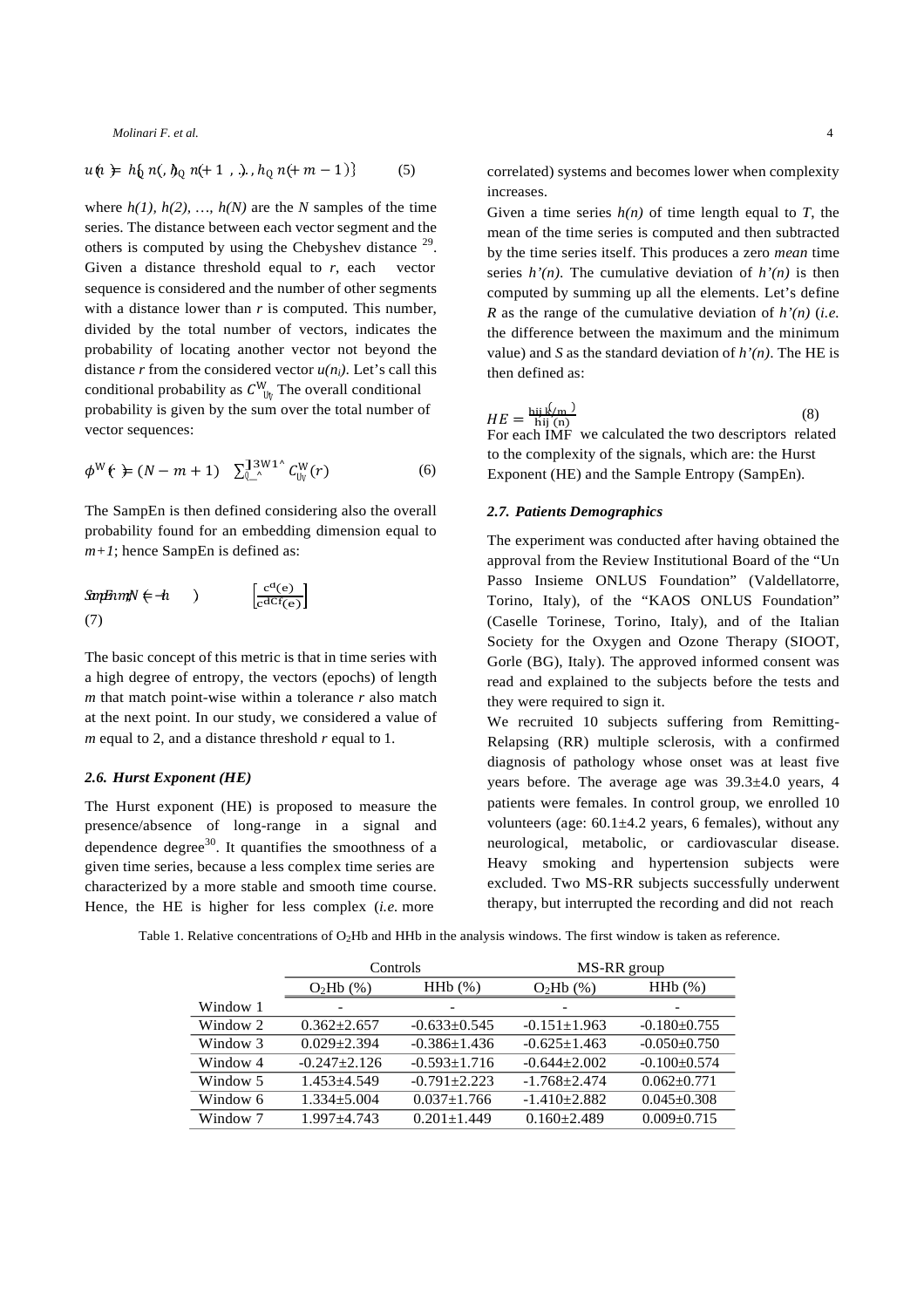

Fig. 2. Time evolution of the average concentration of O2Hb and HHb in the seven analysis windows. All the values are normalized and scaled w.r.t. the first window. Controls are depicted in gray, MS patients in white. The vertical bars superimposed to the hist

the end of the monitoring. These two subjects were excluded from the analysis. Thus, our sample group consists of 8 MS-RR and 10 controls.

#### *2.8. Statistical Analysis*

Grouped data are expressed by mean  $\pm$  SD. The Kolmogorov–Smirnov test is used to test normality of the data, followed by a Student's t-test to check differences in the mean values. For all the tests, the first error species probability is set to 5% (*i.e.* confidence level of 95%). Multivariate analysis of variance (MANOVA) is used to compare the entropy data among the two groups and their change from the beginning to the end of the monitoring. MANOVA represents the subjects in function of the socalled canonical variables, which are linear combination of the original features. The overall number of the original features is 98 for each subject, 14 for each analysis window. The 14 features are the SE of  $O<sub>2</sub>Hb$ and HHb signals (2 features), and SampEn and HE of the three IMFs from  $O<sub>2</sub>Hb$  and HHb signals (12 features). Feature reduction is performed by removing the variables that explained a statistically low amount of overall data variability by using the Wilk's lambda  $31$ . The number of

features decreased from 98 to 35 and the MANOVA is performed on these remaining variables. The original features that had the highest number of coefficients in the canonical variables that are considered as most important to assess the changes in the cerebrovascular pattern induced by the ozone therapy and captured by NIRS.

#### **3. Results**

In this work, we studied the temporal changes, spectral changes, and the complexity changes of NIRS signals acquired from the brain of MS patients and control subjects during major ozone autohemotherapy. The purpose of this work is to document the vascular and metabolic changes induced by ozone therapy in normal and pathological cerebral tissues.

#### *3.1. Time Changes in Brain Oxygenation*

Figure 2 depicts the average concentrations of  $O<sub>2</sub>Hb$  (fig. 2.A) and HHb (fig. 2.B) signals. The concentrations are normalized and scaled with respect to the first window (baseline), which is thus zero valued. In accordance to previous studies, we found that ozone autohemotherapy increased the level of brain oxygenation both in controls and MS subjects<sup>11,12</sup> (fig. 2.A). There are, however some differences in the two groups. The MS subjects showed a decreasing concentration of  $O_2Hb$ , more evident in the 5th window (40 minutes after the end of blood reinfusion). Then the oxygen concentration raises and reaches positive levels (compared to window 1) at the end of the monitoring, i.e. 1.5 hours after the end of blood reinfusion. Controls, conversely, showed increased O2Hb concentrations in windows 5 to 7. Figure 2.B demonstrates that the concentration change of HHb, which is not relevant during the therapy and that its variations are statistically equal for MS patients and control subjects. In none of the analysis windows, the concentrations of O2Hb and HHb are statistically different in MS patients and controls (always  $p > 0.2$ ). The numerical values of concentrations of  $O<sub>2</sub>Hb$  and HHb are reported in Table 1. None of the concentrations in the different windows are statistically different from zero (*i.e.* from the baseline).

### *3.2. Frequency Changes in NIRS Signals*

Obrig *et al.*<sup>16</sup> shown that, the spontaneous oscillations of NIRS signals can be used to assess the subject's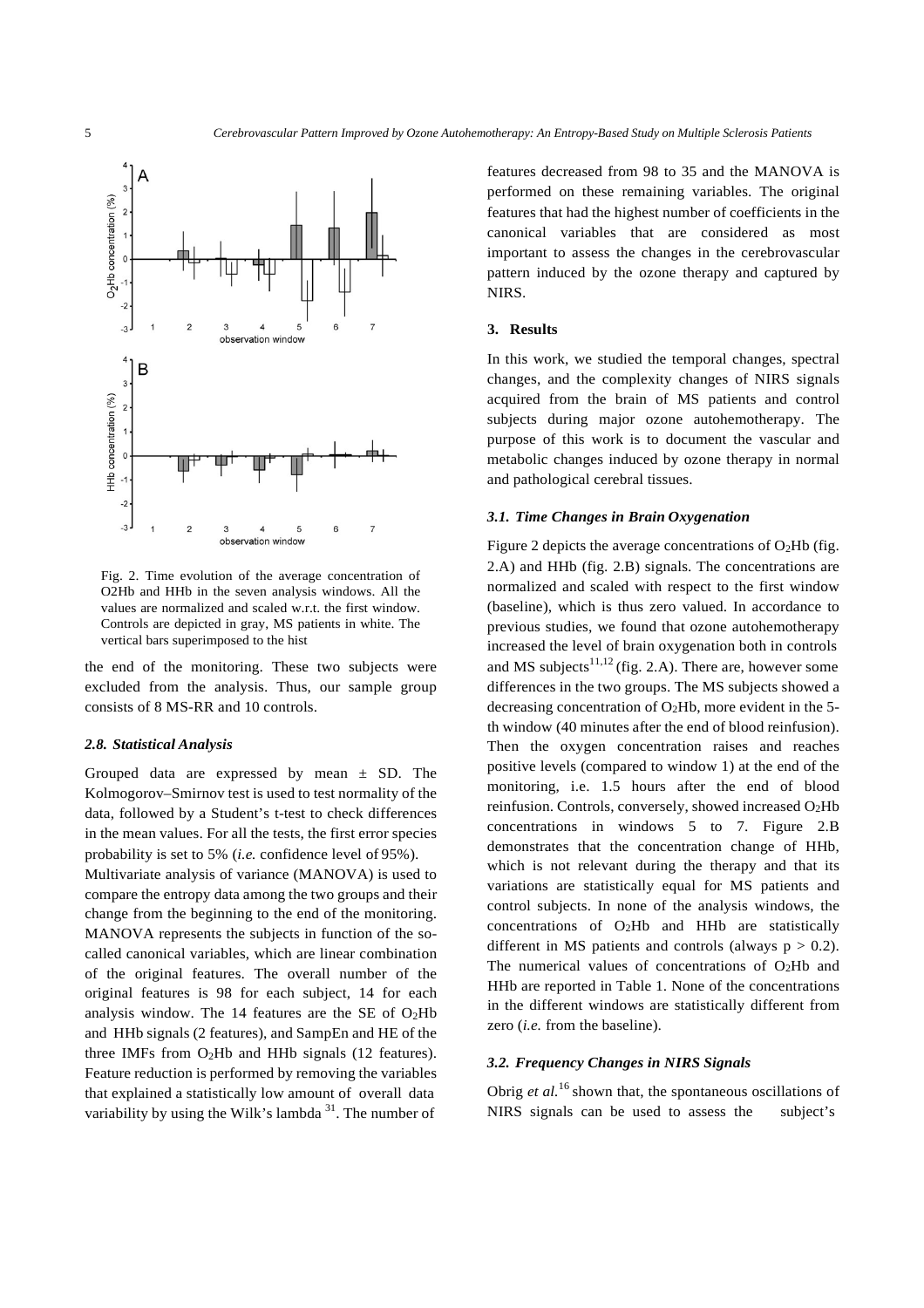

Fig. 3. Changes in the power associated to the LF band compared to the overall signal power. Controls are depicted in gray, MS patients in white. The vertical bars superimposed to the histogram represent the standard error. (A) Power in the LF band for the  $O<sub>2</sub>Hb$ . (B) Power in the LF band for the HHb.

cerebrovascular reactivity. Our time-frequency analysis showed how the power associated in the LF band, thus in the vasomotor tone, changed during the therapy. Figure 3 represents the changes in the LF power (normalized to the total power of the signal) of control and MS subjects during the therapy. It can be noticed that during blood drawing (window 2), the power in the LF bandincreased significantly compared to baseline  $(p = 0.01)$  for the O2Hb signal of control subjects, and for the HHb signal of MS patients ( $p = 0.02$ ). This effect is due to the vagal response to the needle insertion for blood drawing. In the

rest of the therapy, we did not observe significant LF changes in the O2Hb and HHb signals. Table 2 summarizes the LF relative powers in the seven analysis windows.

#### *3.3. Signals' Entropy and Complexity Changes*

The total of 98 complexity descriptors of the signals in the analysis windows are reduced to 35 after the feature selection procedure. These 35 features are considered as descriptive of the complexity of the cerebrovascular pattern of the subjects. The MANOVA is then applied to the set of 35 features per subject in order to evidence differences in the overall cerebrovascular patterns of MS patients versus controls. Figure 4 reports the representation of the subjects in the canonical plane of the first and second variables as computed by MANOVA for three different analysis windows: Fig. 4.A is relative to the baseline  $(1<sup>st</sup>$  window), Fig. 4.B is relative to the end of the blood reinjection  $(4<sup>th</sup>$  window), and fig. 4.C to the end of the monitoring  $(7<sup>th</sup>$  window, approximately 1.5 hours after the end of the reinfusion). In baseline conditions (Fig. 4.A), the MANOVA analysis revealthat it is possible to reject the null-hypothesis that the subjects belonged to the same group ( $p = 1.9 \cdot 10^{-4}$ ). In fact, the MANOVA dimension, which intuitively correspond to the number of variables sufficient to separate groups) is equal to 1. It can be noticed that the MS patients have a positive value of first canonical variable, whereas the controls have a negative one. At the end of the reinjection of the ozonized blood (Fig. 4.B), the dimension of the MANOVA already lowered to zero  $(p > 0.5)$ ; thus indicating that it is not possible to reject the hypothesis that the subjects belong to the same group. At the end of the monitoring (Fig. 4.C), the MANOVA dimension is still zero and the subjects belonging to the two different groups are even closer ( $p > 0.5$ ).

|          | Controls          |                   | MS-RR group       |                   |
|----------|-------------------|-------------------|-------------------|-------------------|
|          | $O2Hb$ (%)        | HHb(%)            | $O2Hb$ (%)        | HHb(%)            |
| Window 1 | $0.098 \pm 0.059$ | $0.115 \pm 0.060$ | $0.077 \pm 0.023$ | $0.081 \pm 0.037$ |
| Window 2 | $0.231 \pm 0.219$ | $0.163+0.128$     | $0.142 + 0.115$   | $0.159 \pm 0.115$ |
| Window 3 | $0.104 \pm 0.046$ | $0.115 \pm 0.052$ | $0.117 \pm 0.059$ | $0.115 \pm 0.038$ |
| Window 4 | $0.119 \pm 0.096$ | $0.102 + 0.033$   | $0.096 + 0.052$   | $0.097 \pm 0.031$ |
| Window 5 | $0.116 \pm 0.052$ | $0.117+0.064$     | $0.120 \pm 0.061$ | $0.105 \pm 0.052$ |
| Window 6 | $0.126 \pm 0.085$ | $0.091 \pm 0.030$ | $0.113 \pm 0.083$ | $0.080 \pm 0.029$ |
| Window 7 | $0.128 + 0.053$   | $0.102 \pm 0.036$ | $0.096 \pm 0.034$ | $0.145+0.131$     |

Table 2. Relative power in the LF band for the O<sub>2</sub>Hb and HHb signals in the analysis windows.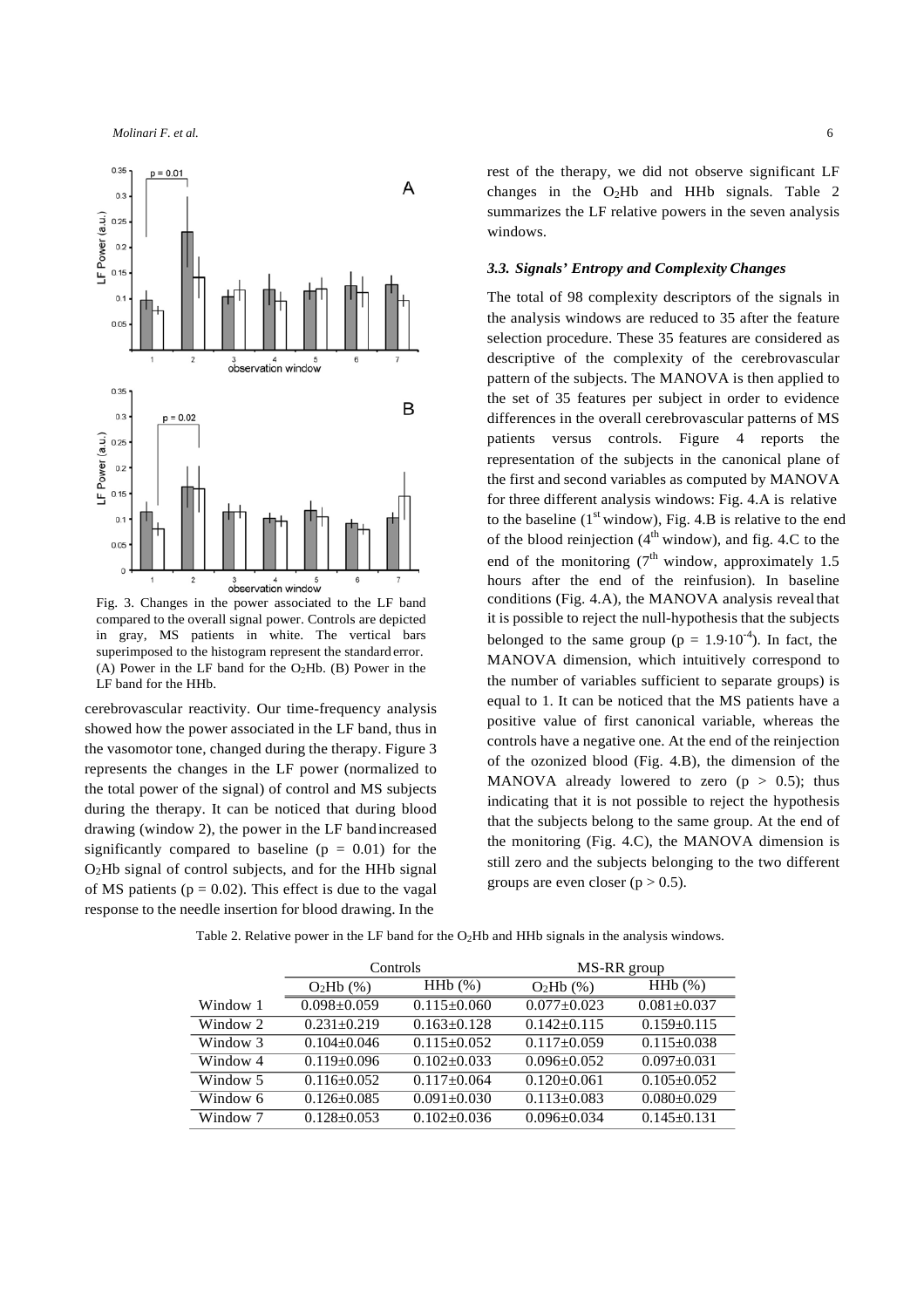Table 3. Numerical values of the three most discriminant features in the  $1<sup>st</sup>$ ,  $4<sup>th</sup>$ , and  $7<sup>th</sup>$  nalysis windows. The first three rows are relative to controls, the bottom three rows to the MS patients. Overall, the complexity of the IMFs is increasing, with increasing values of sample entropy and decreasing values of the Hurst exponent.

|                      |                      | Window 1        | <b>Window 4</b>   | Window 7           |
|----------------------|----------------------|-----------------|-------------------|--------------------|
| Controls             | SampEn IMF1 (HHb)    | $0.370+0.109$   | $0.401 \pm 0.132$ | $0.431 \pm 0.059$  |
|                      | SampEn IMF3 $(O2Hb)$ | $0.201 + 0.057$ | $0.244 + 0.098$   | $0.266 \pm 0.091*$ |
|                      | HE IMF1 (HHb)        | $0.529 + 0.200$ | $0.406 \pm 0.137$ | $0.315+0.132*$     |
| <b>MS-RR</b><br>fron | SampEn IMF1 (HHb)    | $0.387 + 0.081$ | $0.410+0.109$     | $0.429 + 0.113$    |
|                      | SampEn IMF3 $(O2Hb)$ | $0.281 + 0.104$ | $0.287 + 0.073$   | $0.318 + 0.076$    |
|                      | HE IMF1 (HHb)        | $0.518 + 0.156$ | $0.471 + 0.148$   | $0.408 + 0.184$    |

\* indicates a statistically significant difference compared to the 1st window

Table 3 reports the the statistical analysis results of three most discriminant features resulting from the Wilk's Lambda analysis. In all the three considered windows, the most significant features are the SampEn of first IMF obtained from HHb signal, the SampEn of the third IMF from O2Hb signal, and HE of the first IMF from HHb signal. It can be observed that the entropy of the IMF is increasing as effect of ozone therapy, whereas the HE is decreasing. This result is observed on controls and on MS patients as well, although only for controls the increase in the SampEn of IMF3 from

O2Hb signal and HE of the IMF1 from HHb signal are statistically higher at the end of the monitoring compared to the baseline conditions ( $p < 0.001$ ). The increase in the SampEn and decrease of the HE are both indicators of increasing complexity.

Figure 5 reports the results of three IMFs extracted from HHb signal. The left panel (Fig. 5.A) depicts the signal and its three IMFs during the baseline  $(1<sup>st</sup>$  window). The right panel (Fig. 5.B) depicts the signal and its IMFs at the end of the therapy  $(7<sup>th</sup>$  window). It can be noted that three IMFs actually show a markedly higher complexity at the end of the monitoring (Fig. 5.B). More specifically, the IMF1 during baseline (Fig. 5.A) results in a quasiperiodic signal, clearly dominated by a single frequency. In this condition, it is expected that the entropy is low, due to the repeatability of the signal. Conversely, at the end of the ozone therapy (Fig. 5.B), the same IMF1 is characterized by random bursts of different amplitude and frequency, which make the signal less repeatable and therefore complexity increases.

#### **4. Discussion**

There are many literatures discussing the positive effects of the oxygen and ozone therapy on different pathophysiological process<sup>6,7</sup>, tissues<sup>22</sup>, and organs<sup>1,2,7</sup>. However, there is the need of robust techniques for the in-vivo and real-time monitoring of the ozone effects during a therapy. When ozone is used for therapy on specific tissues or systems, most of the times the validation of the therapeutic effect is done by assessing either the overall improvement of the tissue, or by quantifying some functional markers. As an example, He C. and Ma X.  $32$  documented an improved distal fallopian tube recanalization and consequent higher number of conceptions in 400 infertile women with tube obstruction treated with ozone. When antibacterial properties are exploited, the validation is usually done by measuring the concentration changes of infective agents or the healing process of tissues. Shah P. *et al.* 4 showed how ozone autohemotherapy is effective in healing the leg of a patient with the post-surgical complications due to

*staphylococcus aureus* infection causing a necrotic wound. At a molecular level, Re *et al.* <sup>33</sup> first demonstrated that ozone autohemotherapy helped the synthesis of proteins which collectively favoured cell survival.

When the effects of ozone therapy have to be monitored at a cerebral level, there are limitations on the number of biomarkers that can be non-invasively quantified and on the minimally-invasive techniques that can be used. Cerebral autoregulation masks most of the vascular effects of therapies, since it tend to let the cerebrovascular pattern in a steady-state even in the presence of systemic changes in the concentration of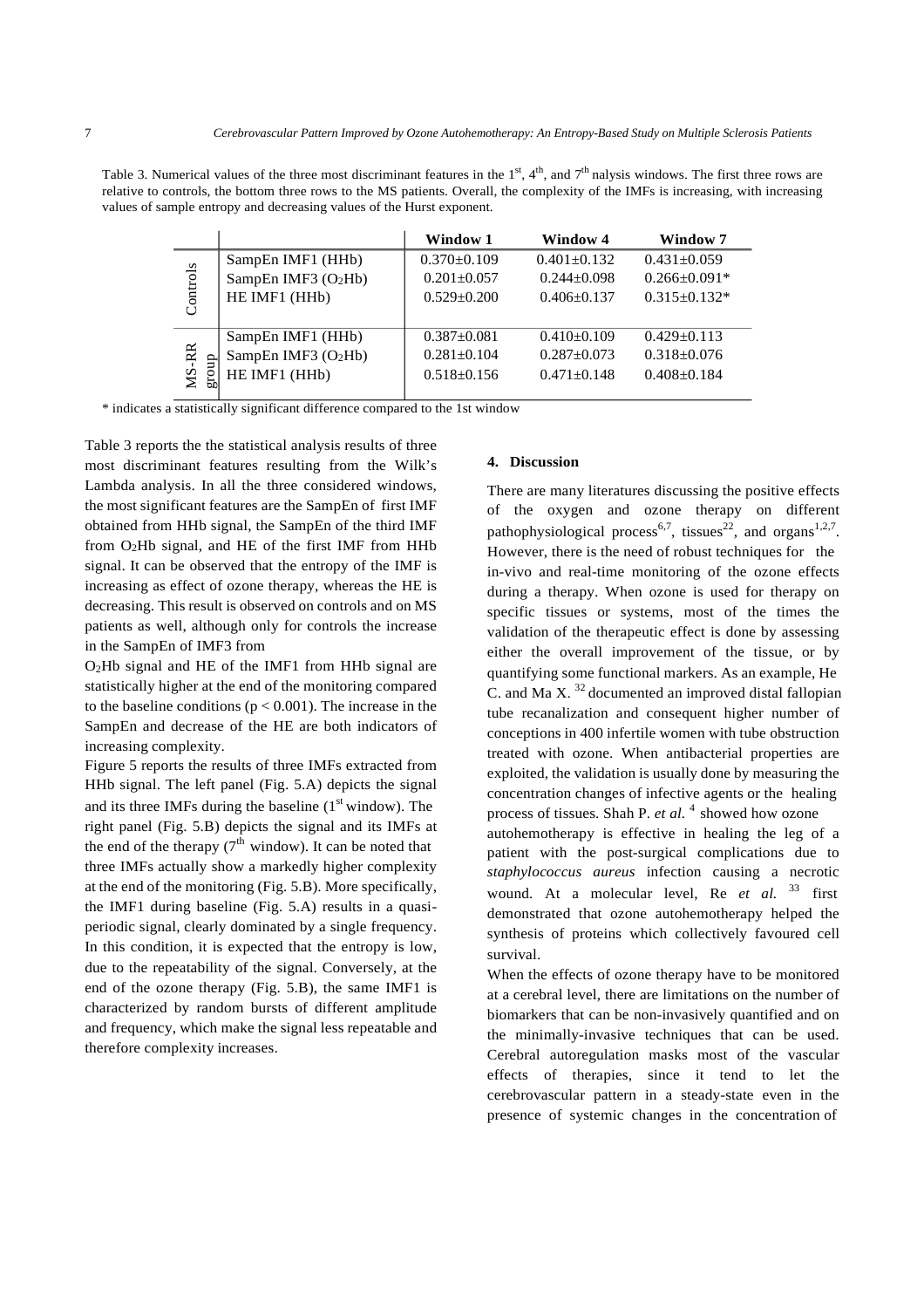blood gases or in presence of alterations of the velocitypressure field. Brain-blood barrier blocks the exchange of many chemical compounds between brain tissue and blood; thus, many markers of inflammation, oxidation, and metabolic functions cannot be directly measured by blood samples. In this study, we adopted the NIRS as a real-time and non-invasive monitoring system to assess the changes induced by the major ozone autohemotherapy in the cerebrovascular pattern. We previously showed that during this kind of therapy, MS patients underwent an increase in the activity level of the cytochrome-c-oxidase of the brain tissues  $11,12$ . The study is based on the spectral analysis of the NIRS signals by using a time-frequency approach. However, from a signal processing point of view, time-frequency transforms can only capture changes in the power distribution of the signals. But they cannot capture subtle changes in the signal . Also, as mentioned in the introduction, in most of the commercially available NIRS devices, the measurement of the cytochrome-c-oxidase is not available. Hence, to satisfy our first aim, we conducted an extensive time and frequency analysis, and nonlinear analysis of the NIRS signals.

In accordance to previous studies, the ozone therapy increased the overall level of tissue oxygenation  $3,6,11$ . The oxygen increase is more evident in controls than in MS patients (fig. 2.A). The latter group of subjects reached an actual increase in the level of oxygen concentration only at the end of the monitoring, about 1.5 hours after the end of the reinfusion of the ozonized blood. This result might be explained by the metabolic boost induced by ozone. It is proved that MS patients are characterized by lower level of mitochondrial activity, possibly due to an oxidative damage to the  $DNA$ <sup>10,34</sup>. Since ozone improved the level of mitochondrial activity  $11$ , it may be that the increment in the metabolic function of neurons caused an increase in the level of oxygen consumption. Therefore, just after the end of blood reinjection, the oxygen demand could have increased, thus leading to vascular response to increase the concentration at a later stage (about 1 hour after the end of the reinfusion).

This consideration is supported also by the analysis of the relative power in the LF band of the NIRS signals (fig. 3). It can be noticed that a slight (statistically not significant,  $p > 0.05$ ), increase in the LF relative power in the last three observation windows (compared to the  $1<sup>st</sup>$  window), more evident in the last window of the HHb



Fig. 4. Representation of the MANOVA analysis for the subjects in three windows during therapy: (A) baseline (1st window); (B) end of the blood reinfusion  $(4^{\text{th}})$ window); (C) end of monitoring  $(7<sup>th</sup>$  window). Controls are represented by white squares, MS patients by black circles. In (A) the subjects belong to two different groups  $(p = 1.9 \cdot 10^{-4})$ , whereas in (B) and (C) the hypothesis that the subjects belong to the same group cannot be rejected  $(p > 0.5)$ .

signals analysis (fig. 3.B). Being the LF band a fingerprint of the vasomotor reactivity, this observation supports the hypothesis of increased metabolic demand by the brain cells, which triggers the cerebral autoregulation.

We have coupled a nonlinear analysis of the NIRS signals complexity to the time and time-frequency analysis. We showed that complexity of the cerebrovascular pattern increased during the therapy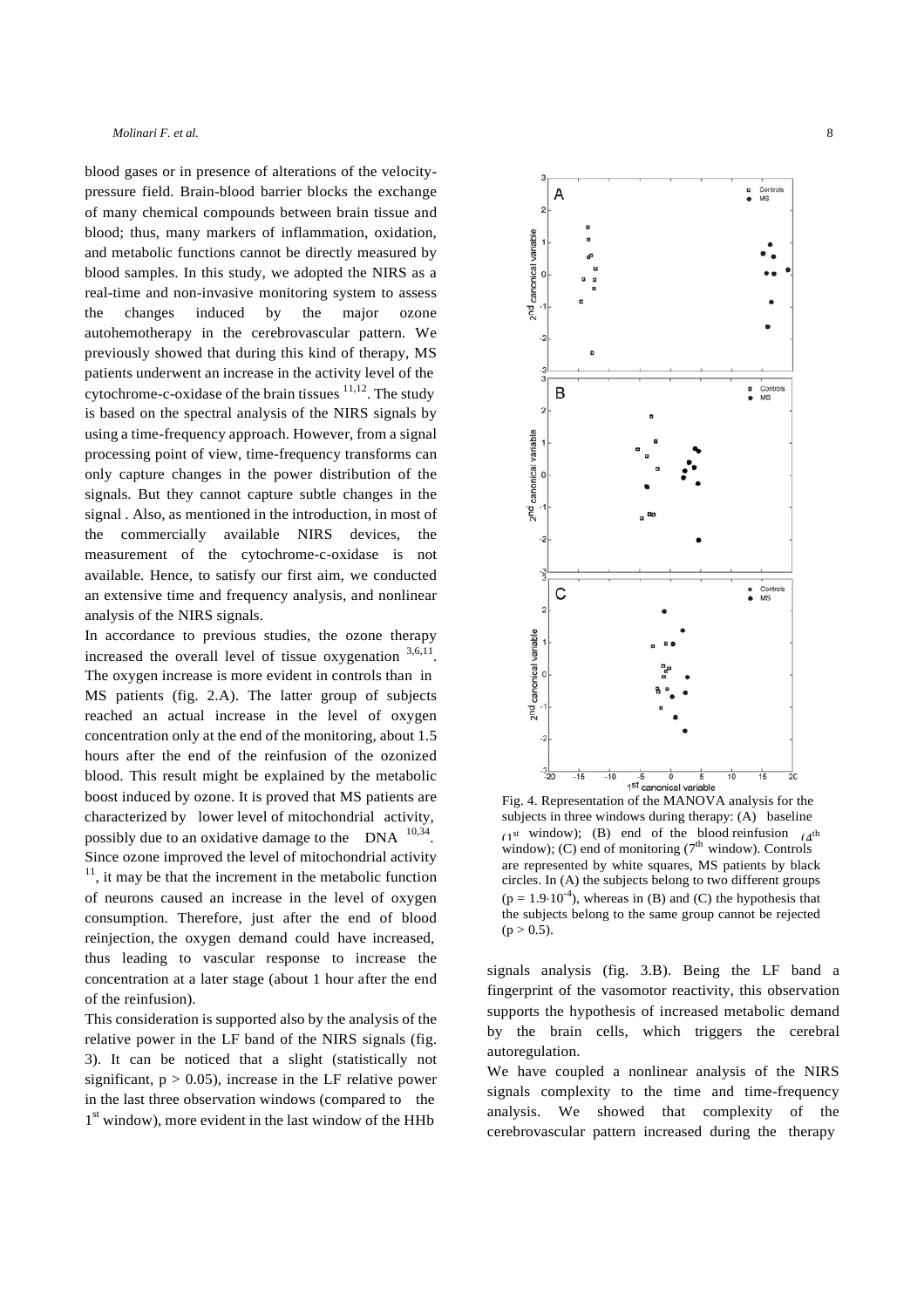

Fig. 5. Results of the empirical mode decomposition applied to the HHb signal acquired in baseline conditions (A) and at the end of the monitoring (B). The upper panels report the HHb time course; then the three IMFs are depicted. It can be observed that in panel (B) the IMFs are characterized by random bursts and changes, which make the signals less predictable and more complex.

(Table 3). Among all the complexity descriptors used, the most significant are the SampEn of the first IMF of the HHb signals and the third IMF of the  $O<sub>2</sub>$ Hb signals, along with the HE of the first IMF of the HHb signals. These three features explained about 85% of the total variance of the data in the three analysis windows of fig. 4. The increasing values of the SampEn and the decreasing value of the HE reveal an overall increasing complexity of the NIRS signals, both in controls and MS patients. The first IMF obtained from EMD characterizes higher frequencies (fig. 5), whereas the third IMF lower frequencies. Interestingly, the most important feature for the MANOVA analysis is the SampEn of the first IMF of the HHb, which reveals a higher complexity indicating the rapid changes of the signal. Conversely, for the  $O<sub>2</sub>Hb$ signal, we found that the increase in the complexity was found in the third IMF. The third IMF is characterized by lower frequencies and higher amplitude compared the the first one. This indicates higher complexity in the slower changes of the O2Hb concentration. This result is in accordance to the time changes reported by fig. 2: the HHb signal did not show major changes during the therapy, while the  $O<sub>2</sub>Hb$  concentration changed considerably in both two groups. Therefore, the complexity and entropy-based analysis can capture subtle and more accurate differences in the overall cerebrovascular pattern, which are difficult to observe by time and/or time-frequency analysis alone.

It is well known that the complexity of biosignals is linked to the state and properties of the underlying physiological system. In several studies, it is shown how the entropy of the EEG signal can be used to classify the

sleep stages<sup>35</sup>, and identify<sup>36</sup> and predict<sup>37</sup> epileptic seizures. It is also shown that diabetes mellitus decreased the complexity of the EMG signals $38$  of the subjects, and that physical activity helped to restore more complex muscular pattern in diabetic subjects<sup>22</sup>. Complexity of biosignals is usually connected to the unpredictability of the control mechanisms. In this case, since we are monitoring brain vascular and metabolic conditions, an increased complexity could be the effect of an increased level of control by means of cerebral autoregulation. Since the level of cerebral autoregulation is linked to the functional state of neurons, it can be hypothesized that, after a major ozone autohemotherapy, there is a boost in the metabolic and functional response of MS patients which brings the overall cerebrovascular pattern close to that of controls (fig. 4). The complexity of the NIRS signals increases in control subjects. Hence, we can conclude that the ozone autohemotherapy is beneficial to improve the overall cerebrovascular pattern of subjects. Our study shows that changes in the cerebrovascular pattern cannot be properly observed by relying only on time and/or time-frequency analysis. Major changes in oxygen or carbon dioxide concentrations in the brain tissues are clearly linked to blood ozonisation and reinfusion. But they cannot explain which are the positive effects of the therapy at a functional and molecular level. Therefore, more complex frameworks for data analysis are required. In this work, we have shown that, EMD is an efficient tool for the analysis of the cerebral NIRS signals.

The limitations of this study are the number of enrolled subjects is limited. However, being the protocol focused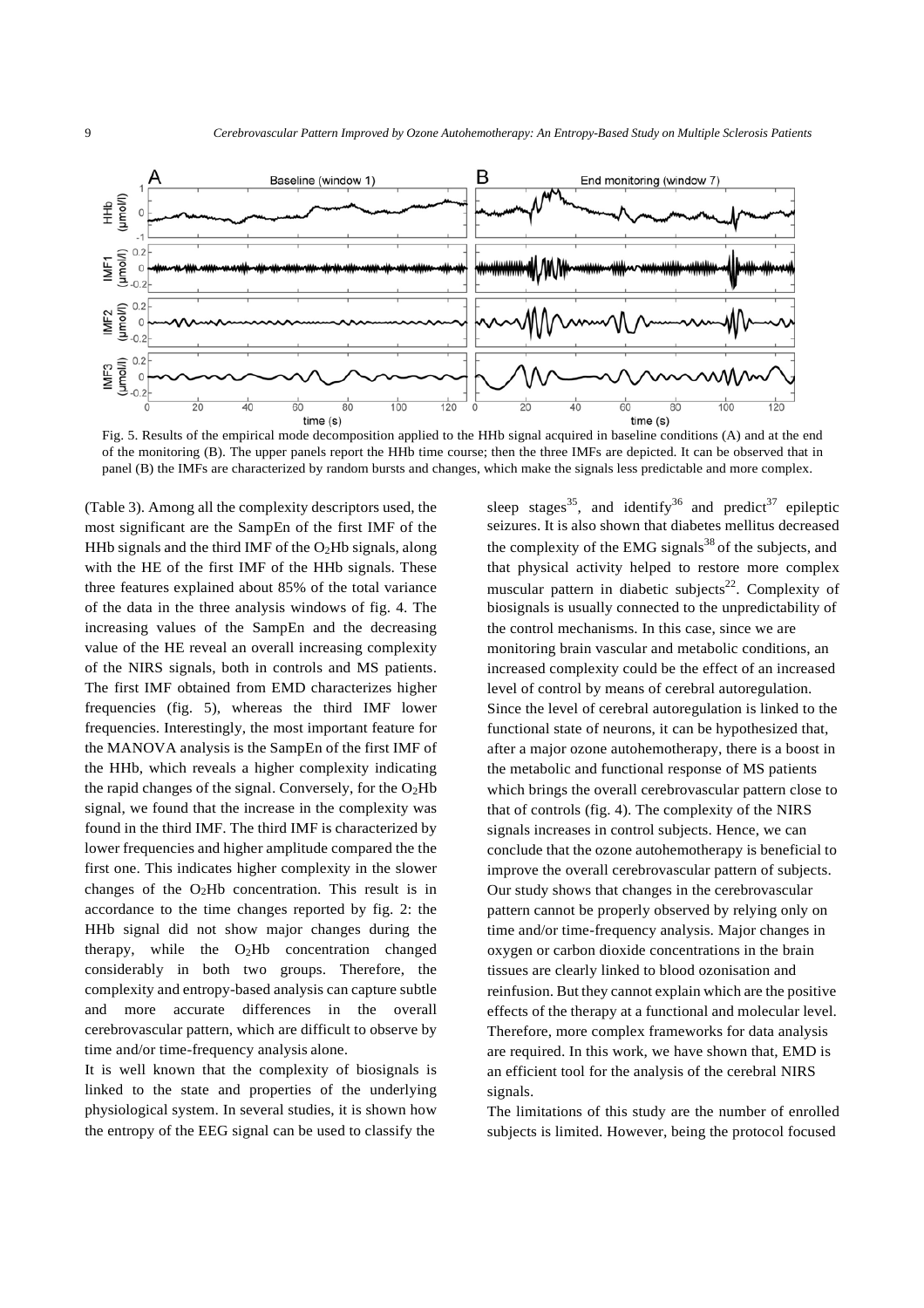on the assessment of long-term effects of ozone therapy, it is difficult to find MS patients that can hold the NIRS monitoring for about three hours. NIRS requires continuous monitoring. It is not possible to interrupt the monitoring, detach the probes, and then apply them once again. This will cause a change in the optical coupling that introducing random variability in the signals. In our previous experience we noted that about 50% of the MS subjects could not complete the monitoring due to pain, physiological needs, or excessive stress. Another limitation is that the NIRS equipment we used did not measure the concentration changes of the cytochrome-coxidase. To the best of our knowledge, the only reliable biomarker of brain metabolism which can be noninvasively monitored is by NIRS signals. Nevertheless, we believe that our results documented an improvement in the cerebral pattern of the subjects, which also correlated with the subjective sensation of patients and clinical observations. Finally, the two groups are not exactly age-matched. We compared the cerebrovascular pattern of MS patients to a group of controls that was older. As age progresses, the cerebrovascular autoregulation, and therefore the cerebrovascular pattern, worsens even in healthy and asymptomatic subjects. Hence, further studies comparing age-matched groups could be useful to better analyse the cerebrovascular recovery caused by ozone therapy on MS sufferers.

#### **5. Conclusions**

In this study, we have analysed the changes in the cerebrovascular pattern of MS patients and normal subjects after a major ozone autohemotherapy. We have observed an increase in the complexity of the cerebrovascular pattern caused due to an increase in the metabolism. The changes in brain metabolism and oxygenation are monitored by a NIRS system. We have shown that time analysis of the NIRS signals is not able to explain the complex effects of ozone therapy. Hence, we have proposed non-linear and complexity features to assess the functional cerebrovascular changes using NIRS signals.

#### **6. Acknowledgements**

Part of the study was founded by the Italian Society for Oxygen/Ozone Therapy (SIOOT).

#### **7. References**

1. Zaky, S. *et al.* Preliminary results of ozone therapy as a

possible treatment for patients with chronic hepatitis C. *J. Altern. Complement. Med.* **17,** 259–63 (2011).

- 2. Bocci, V., Zanardi, I. & Travagli, V. Ozone: a new therapeutic agent in vascular diseases. *Am. J. Cardiovasc. Drugs* **11,** 73–82 (2011).
- 3. Clavo, B. *et al.* Ozone Therapy for Tumor Oxygenation: a Pilot Study. *Evidence-based Complement. Altern. Med.* **1,**  93–98 (2004).
- 4. Shah, P., Shyam, A. K. & Shah, S. Adjuvant combined ozone therapy for extensive wound over tibia. *Indian J. Orthop.* **45,** 376–379 (2011).
- 5. Sagai, M. & Bocci, V. Mechanisms of Action Involved in Ozone Therapy: Is healing induced via a mild oxidative stress? *Medical Gas Research* **1,** 29 (2011).
- 6. Di Filippo, C. *et al.* Acute oxygen-ozone administration to rats protects the heart from ischemia reperfusion infarct. *Inflamm. Res.* **57,** 445–449 (2008).
- 7. Chen, H. *et al.* Ozone oxidative preconditioning inhibits inflammation and apoptosis in a rat model of renal ischemia/reperfusion injury. *Eur. J. Pharmacol.* **581,** 306– 14 (2008).
- 8. Morovic, S. & Zamboni, P. CCSVI is associated with multiple sclerosis. *Neurological Research* **34,** 770–779 (2012).
- 9. Dake, M. D. Chronic Cerebrospinal Venous Insufficiency and Multiple Sclerosis: History and Background. *Tech. Vasc. Interv. Radiol.* **15,** 94–100 (2012).
- 10. Lu, F. *et al.* Oxidative damage to mitochondrial DNA and activity of mitochondrial enzymes in chronic active lesions of multiple sclerosis. *J. Neurol. Sci.* **177,** 95–103 (2000).
- 11. Molinari, F. *et al.* Ozone autohemotherapy induces longterm cerebral metabolic changes in multiple sclerosis patients. *Int. J. Immunopathol. Pharmacol.* **27,** 379–89
- 12. Lintas, G., Molinari, F., Simonetti, V., Franzini, M. & Liboni, W. Time and time-frequency analysis of nearinfrared signals for the assessment of ozone autohemotherapy long-term effects in multiple sclerosis. *Conf. Proc. ... Annu. Int. Conf. IEEE Eng. Med. Biol. Soc. IEEE Eng. Med. Biol. Soc. Annu. Conf.* **2013,** 6171–4 (2013).
- 13. Elwell, C. E. *et al.* Quantification of adult cerebral hemodynamics by near-infrared spectroscopy. *J. Appl. Physiol.* **77,** 2753–2760 (1994).
- 14. Arnold, S. The power of life-Cytochrome c oxidase takes center stage in metabolic control, cell signalling and survival. *Mitochondrion* **12,** 46–56 (2012).
- 15. Canova, D., Roatta, S., Bosone, D. & Micieli, G. Inconsistent detection of changes in cerebral blood volume by near infrared spectroscopy in standard clinical tests. *J. Appl. Physiol.* **110,** 1646–55 (2011).
- 16. Obrig, H. *et al.* Spontaneous Low Frequency Oscillations of Cerebral Hemodynamics and Metabolism in Human Adults. *Neuroimage* **12,** 623–639 (2000).
- 17. Molinari, F., Liboni, W., Grippi, G. & Negri, E. Relationship between oxygen supply and cerebral blood flow assessed by transcranial Doppler and near-infrared spectroscopy in healthy subjects during breath-holding. *J. Neuroeng. Rehabil.* **3,** 16 (2006).
- 18. Molinari, F. *et al.* Empirical mode decomposition analysis of near-infrared spectroscopy muscular signals to assess the effect of physical activity in type 2 diabetic patients.